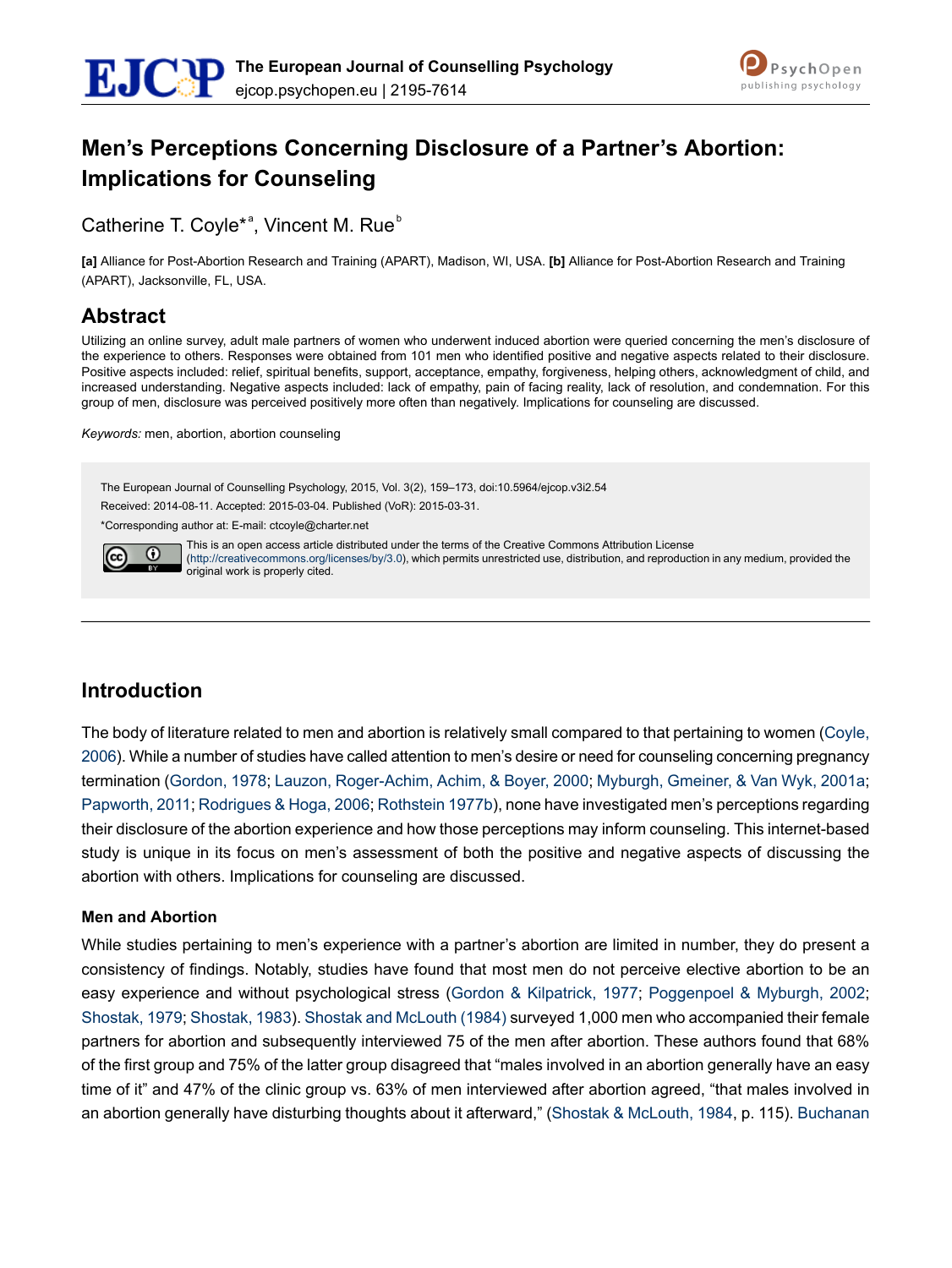and [Robbins](#page-10-1) (1990) conducted a longitudinal investigation of the adult consequences for men who experienced pregnancy during their adolescence. Adult men were assessed for psychological stress and analyses revealed that "the effects of an abortion or single parenthood are statistically significant, but those who had the child and married or lived together were not significantly more distressed than those who never experienced an adolescent pregnancy," (Buchanan & Robbins, 1990, p. 420). These findings suggest the possibility of enduring psychological effects from both abortion and single parenthood.

Feelings of grief and loss seem to be especially common among men whose partners undergo induced abortion [\(Coyle](#page-10-2) & Rue, 2010; [Ferguson](#page-10-3) & Hogan, 2007; Kero & [Lalos,](#page-11-3) 2000; [Mattinson,](#page-12-2) 1985). Clinicians [Speckhard](#page-14-3) and Rue [\(1993\)](#page-14-3) proposed that men who do not effectively process their grief may experience complicated mourning. Furthermore, Rue [\(1985](#page-13-3), [1996](#page-13-4)) submitted that, in addition to grief, induced abortion may create confusion about men's role performance and threats to masculinity.

Other emotional responses observed among men following a partner's elective abortion include: relief [\(Kero,](#page-11-4) [Lalos,](#page-11-4) & Wulff, 2010), anger (Coyle & [Enright,](#page-10-4) 1997; [Coyle](#page-10-2) & Rue, 2010; [Naziri,](#page-12-3) 2007), guilt ([Coyle](#page-10-2) & Rue, 2010; [DuBouis-Bonnefond](#page-10-5) & Galle-Tessonneau, 1982; Gordon & [Kilpatrick,](#page-11-2) 1977; [Poggenpoel](#page-13-2) & Myburgh, 2002; [Rothstein,](#page-13-5) 1991; Rue, [1996](#page-13-4)), and anxiety [\(Coyle](#page-10-2) & Rue, 2010; [DuBouis-Bonnefond](#page-10-5) & Galle-Tessonneau, 1982; Gordon & [Kilpatrick,](#page-11-2) 1977; [Rothstein,](#page-13-5) 1991; Rue, [1985](#page-13-3); [Schelotto](#page-13-6) & Arcuri, 1986). Coyle and Rue [\(2010\),](#page-10-2) utilizing the Spielberg Anxiety Inventory, reported post-abortion men's average state anxiety scores to be in the clinically significant range and exceeding the state anxiety means reported by [Spielberger](#page-14-4) (1983) for samples of depressed and anxious male patients.

Closely related to anxiety is a sense of helplessness and several studies have reported feelings of helplessness among men whose partners undergo induced abortion (Coyle & Rue, 2010; Halldén & Christensson, 2010; [Myburgh,](#page-12-4) [Gmeiner,](#page-12-4) & Van Wyk, 2001b; [Poggenpoel](#page-13-2) & Myburgh, 2002). Yet, in spite of feeling helpless, men seem motivated to be *helpful* to their partners and many attempt to support them regardless of disagreement about the abortion decision (Gordon & [Kilpatrick,](#page-11-2) 1977; Halldén & [Christensson,](#page-11-5) 2010; [Robson,](#page-13-7) 2002; Shostak & [McLouth,](#page-14-2) 1984).

Numerous studies have reported relationship problems or relationship failure to be associated with elective abortion [\(Coleman,](#page-10-6) Rue, & Coyle, 2009; Coyle, [Coleman,](#page-10-7) & Rue, 2010; [Coyle](#page-10-2) & Rue, 2010; Lauzon, [Roger-Achim,](#page-11-1) [Achim,](#page-11-1) & Boyer, 2000; [Mattinson,](#page-12-2) 1985; Rue, [1996](#page-13-4); [Schelotto](#page-13-6) & Arcuri, 1986; [Shostak,](#page-14-0) 1979). Relationship stress was observed even when partners agreed to abort the pregnancy [\(Naziri,](#page-12-3) 2007). Sexual problems also have been identified among men following abortion including impotence [\(Rothstein,](#page-13-8) 1977a) and the endorsement of sex with more than one partner and with strangers ([Coleman,](#page-10-8) Rue, Spence, & Coyle, 2008). [Berger](#page-9-0) (1994) suggested that induced abortion may be an etiological factor in male homosexuality.

A minority of studies used clinical assessment tools and only one utilized a clinical measure of traumatic stress [\(Coyle](#page-10-7) et al., 2010). Authors reported that disagreement with partners about the abortion decision predicted symptoms of intrusion, hyperarousal, and meeting full diagnostic criteria for PTSD among male participants. In addition, men's perceptions of inadequate counseling predicted relationship problems and symptoms of both intrusion and avoidance. Two case studies discussed abortion as traumagenic; [Holmes](#page-11-6) (2004) noted the potential for abortion to cause men to "relive traumatic childhood experiences" (p. 115) and [Robson](#page-13-7) (2002) described a man who accompanied his wife during the abortion and later suffered from re-experiencing the abortion procedure. Similarly, [Lauzon](#page-11-1) et al. (2000) reported that 21% of men who remained with their partners during the abortion found it to be a traumatizing experience.

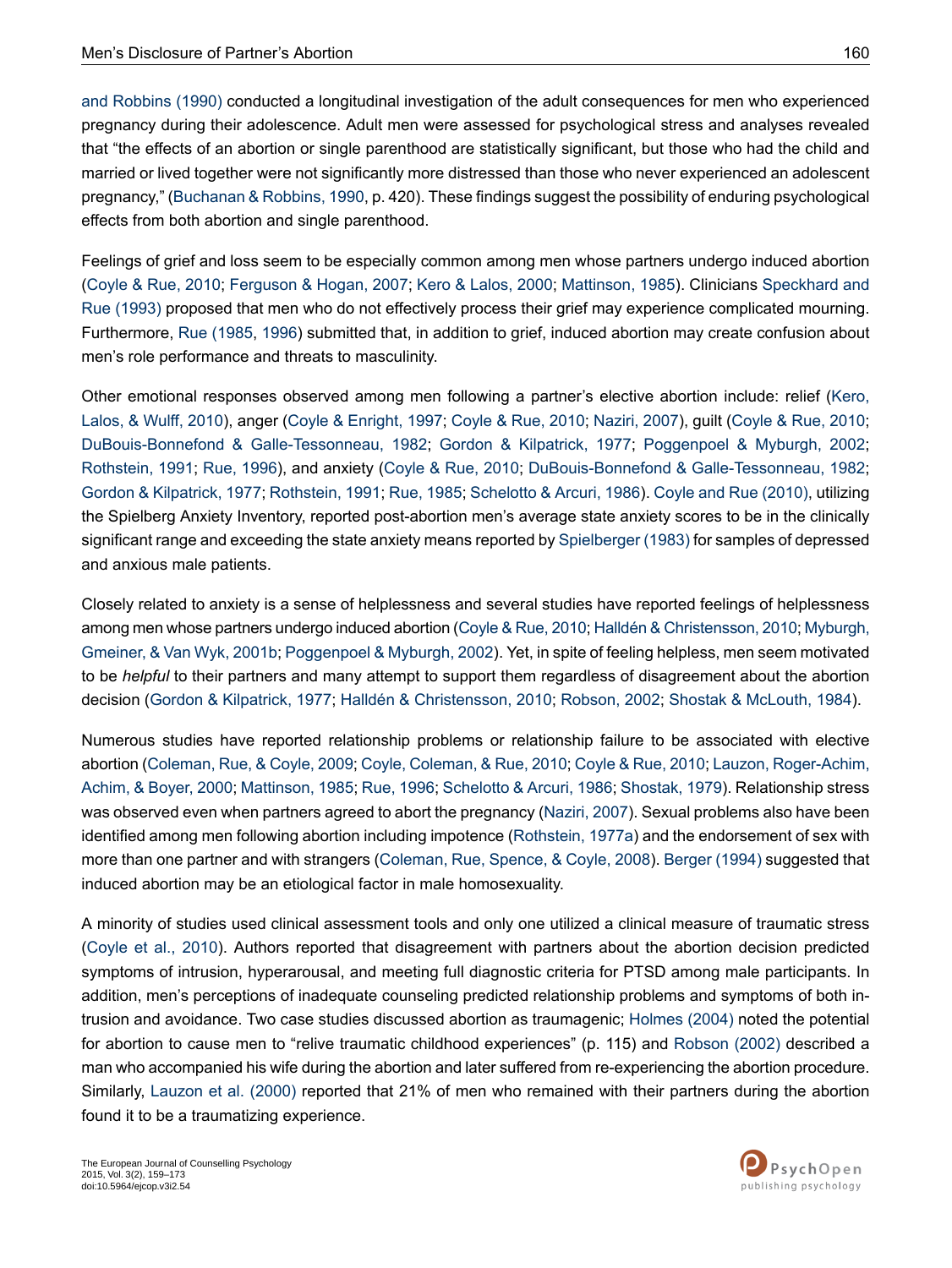### **Abortion Counseling for Men**

While a number of authors have identified a need for both pre- and post-abortion counseling for men [\(Gordon,](#page-11-0) [1978](#page-11-0); [Lauzon](#page-11-1) et al., 2000; [Myburgh,](#page-12-0) Gmeiner, & Van Wyk, 2001a; [Papworth,](#page-12-1) 2011; [Rodrigues](#page-13-0) & Hoga, 2006; [Rothstein,](#page-13-8) 1977a), only two studies (Coyle & [Enright,](#page-10-4) 1997; [Gordon,](#page-11-0) 1978) investigated counseling programs developed for male partners of women undergoing abortion. [Gordon](#page-11-0) (1978) evaluated the efficacy of a group counseling program for men who accompanied their partners to an abortion clinic and found that counseling was associated with a significant reduction in state-anxiety. Coyle and Enright (1997) developed and tested a forgiveness therapy program for men who self-identified as having been *hurt by a personal abortion experience*. Participants evidenced significant increases in forgiveness as well as significant reductions in anger, anxiety, and grief. A case study by McAll and McAll [\(1980\)](#page-12-5) discussed a male client in whom anorexia and depression were resolved following a process of mourning for and committal of his aborted child.

In spite of the recognized need to provide counseling for men, little research has focused on developing and evaluating counseling programs and abortion counseling is still not routinely available for them. Much of the postabortion counseling currently offered to men is provided through faith-based organizations and by untrained volunteers using structured Bible studies or weekend retreat programs which have not been scientifically evaluated. Therefore, there is a need to identify effective practices related to such counseling.

#### **Web-Based Research**

Due to the fact that web-based research has become increasingly common (Skitka & [Sargis,](#page-14-5) 2006), much has been learned about the advantages and disadvantages of this type of research. For example, web survey data has been found to be equivalent to that obtained from more traditional survey methods ([Ballard](#page-9-1) & Prine, 2002; Hewson & [Charlton,](#page-11-7) 2005; [Knapp](#page-11-8) & Kirk, 2003; Robie & [Brown,](#page-13-9) 2006). In fact, responses to web-based surveys have been reported to be superior in terms of clarity and completeness [\(Pettit,](#page-13-10) 2002; Walsh, Kiesler, [Sproull,](#page-14-6) & [Hesse,](#page-14-6) 1992) and are less likely to be contaminated by social desirability (Richman, Kiesler, [Weisband,](#page-13-11) & Drasgow, [1999](#page-13-11)).

Moreover, research conducted on the internet offers considerable benefits including savings in cost and time [\(Duffy,](#page-10-9) 2000; [Wilson,](#page-14-7) 2003), enhanced comfort and motivation among participants (Adler & [Zarchin,](#page-9-2) 2002; [Gosling,](#page-11-9) Vazire, [Srivastava,](#page-11-9) & John, 2004) and increased access to difficult-to-reach populations [\(Mangan](#page-12-6) & Reips, 2007; [Yeaworth,](#page-14-8) 2001). Samples obtained via the internet have been found to be more representative (Mathy, [Schillace,](#page-12-7) [Coleman,](#page-12-7) & Berquist, 2002) and more diverse ([Gosling](#page-11-9) et al., 2004) than those obtained by other means.

The inherent risks of web-based research are basically the same as those associated with more traditional research. Those risks include inaccurate responses, failure to respond, and the influence of the wording and the ordering of survey questions on participant responses. An additional potential risk of online surveys is multiple survey submissions ([Schmidt,](#page-13-12) 1997). This risk can be easily avoided through the identification of Internet protocol numbers that allow the researcher to identify surveys coming from the same respondent [\(Birnbaum,](#page-10-10) 2004; [Gosling](#page-11-9) et al., [2004](#page-11-9)).

Ethical considerations of web-based research are also similar to those inherent in traditional research forms. Conditions for "informed consent" may be met by providing adequate information about the study, assuring participants of confidentiality, and making it clear that submission of a survey constitutes the participant's willingness to take part in the study. When research involves sensitive or potentially painful topics, referral information for

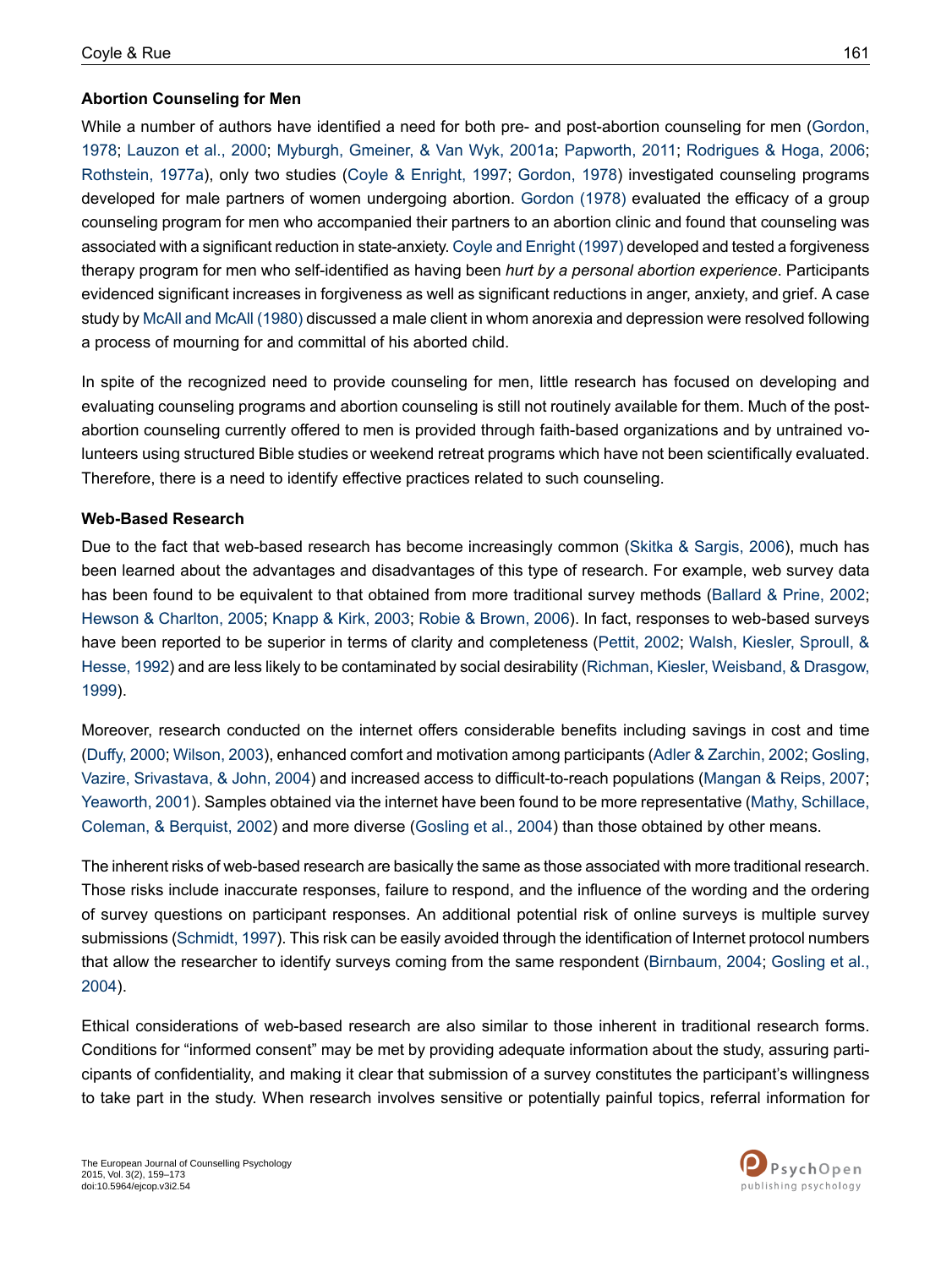access to professional counseling should be provided. When these conditions are met and participants are assured that they can withdraw from the study at any time, the risk of psychological harm is no greater than that of paperand-pencil surveys ([Kraut](#page-11-10) et al., 2004). Therefore, an online survey was deemed to be an appropriate means to investigate the very personal experience of abortion

# **Method**

### **Sample and Procedure**

In an effort to further our understanding of men's counseling needs related to a partner's abortion, a survey was developed and posted online. Criteria for participation in this study required that a respondent be an adult male whose partner had undergone an induced abortion. Potential respondents could find the survey by performing a search using phrases such as "men and abortion" or "abortion research." In addition, crisis pregnancy centers and other organizations that offer post-abortion counseling were informed of the survey's existence. While the survey was comprised primarily of fixed response questions, it also included a few open-ended questions that allowed participants to reply in their own words. Two survey questions are the focus of this analysis and were worded as follows: "Have you spoken about your abortion experience with any of the following?" (response choices included "friend, parent, sibling, clergyperson, counselor, and other") and "What made that discussion a positive or negative experience for you?" Of the 198 adult men who participated in the larger survey study, responses for those two questions were obtained from 101 of them. The average age of this sample was 40.5 years with a range of 18 to 71 years. The time lapse since the abortion occurred ranged from one day to 43 years and only ten of the men were married to their partners at the time of abortion. Regarding ethnicity, 86% of the men were Caucasian, 6% African-American, 2% Hispanic, 1% Asian, and 5% identified as "other." Participants evidenced a fairly high level of education with over half (51%) holding a baccalaureate or higher degree and another 30% having technical training or an associate's degree. A large majority of men (85%) identified their religious affiliation as Christian.

A frequency count was made of the individuals to whom the participants disclosed. A content analysis was also performed. This research method is a widely used qualitative analytic technique used to interpret meaning from the content of text data (Hsieh & [Shannon,](#page-11-11) 2005). In counseling psychology, content analysis is employed in scale development ([Worthington](#page-14-9) & Whittaker, 2006) and in qualitative research (Morrow, [Casteneda-Sound,](#page-12-8) & Abrams, [2012](#page-12-8)). In the present study, conventional content analysis was applied to men's comments concerning the positive and negative aspects of disclosure in an attempt to answer the research question, "What are men's perceptions concerning their disclosure of a partner's induced abortion and how might those perceptions inform counseling?" The authors carefully read and reread men's comments and then discussed and developed positive and negative thematic categories until a comprehensive list of such categories was determined. Comments were then categorized and tabulated. Results can be found in Table One.

### **Results**

Only two of the participants did not disclose their abortion experience to anyone. Of those men who opted to disclose, all but 15 did so to more than one person. The most frequently chosen recipient of disclosure was a friend with 80 of the men making that choice. About half of the respondents confided in a counselor (51) or clergyperson (49) while roughly one-third chose to disclose to a parent (34), a sibling (36), or other individual (38). When asked to identify positive and negative aspects of disclosure, 34 men identified only positive and 17 reported only negative

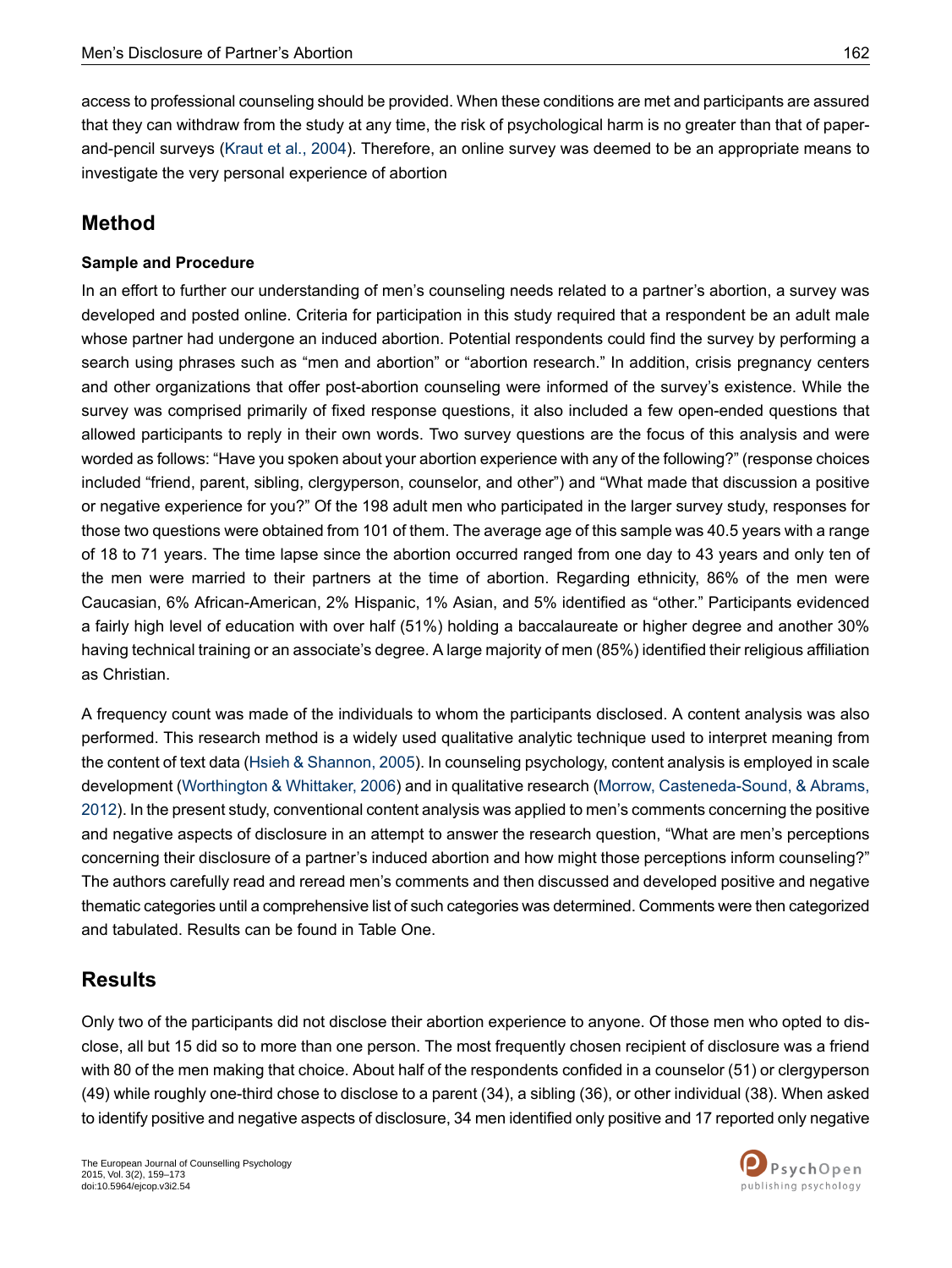aspects. For this group of men, disclosure was perceived positively more often than negatively. Positive and negative aspects of disclosure with frequencies are tabulated in [Table](#page-4-0) 1.

<span id="page-4-0"></span>Table 1

*Positive and Negative Aspects of Men's Disclosure of Abortion Experience*

| <b>Aspect</b>                 | <b>Number of Respondents</b> |
|-------------------------------|------------------------------|
| <b>Positive Aspects</b>       |                              |
| Relief/release                | 28                           |
| Spiritual aspect              | 19                           |
| Support                       | 17                           |
| Acceptance/affirmation        | 13                           |
| Empathy/understanding         | 12                           |
| Forgiveness                   | 10                           |
| Helpful to others             | 8                            |
| Acknowledge lost child        | 4                            |
| Increased understanding       | $\mathfrak{p}$               |
| <b>Negative Aspects</b>       |                              |
| Lack of empathy/understanding | 28                           |
| Pain of facing reality        | 25                           |
| Lack of resolution            | 8                            |
| Condemnation                  | 6                            |

A feeling of relief or release was the most frequently noted positive aspect of disclosure. One man observed that his decision to disclose allowed him to "finally release the burden that I have carried for years." Another stated that speaking to his wife and a friend "helped me to have the feeling of 'getting it off my chest.'" Still another man wrote that disclosure provided him the opportunity to "articulate grief and frustration." Spiritual benefits were the second most frequently mentioned positive aspect associated with disclosure; they were consistently described within a Christian context and, in most cases, involved disclosure to clergy. A frequent component of spiritual benefits was *confession* which would seem to be closely related to relief and release. More specifically, men referred to "sacramental confession" or receiving "the sacrament of reconciliation" after disclosure.

Receiving support also was noted as a benefit of disclosure. Perceptions of support were articulated as "not feeling so alone" or "knowing that people were there for me" and "knowing I wasn't alone." Empathy and understanding were appreciated from those whom the men chose to share their experience with. Several men used the specific words "empathy" and "understanding" in reference to those they disclosed to and others made statements concerning the ability of others to "relate" to their abortion experience. Acceptance or affirmation was another positive aspect of disclosure as evidenced in the following statements:

"He was neutral and left his personal opinions on the issue at rest."

"…knowing that the psychologist was not going to judge me or shun me."

Still another positive aspect of disclosure was receiving forgiveness which was nearly always noted concomitantly with the spiritual aspect as these phrases reveal:

"Sense that God has forgiven me."

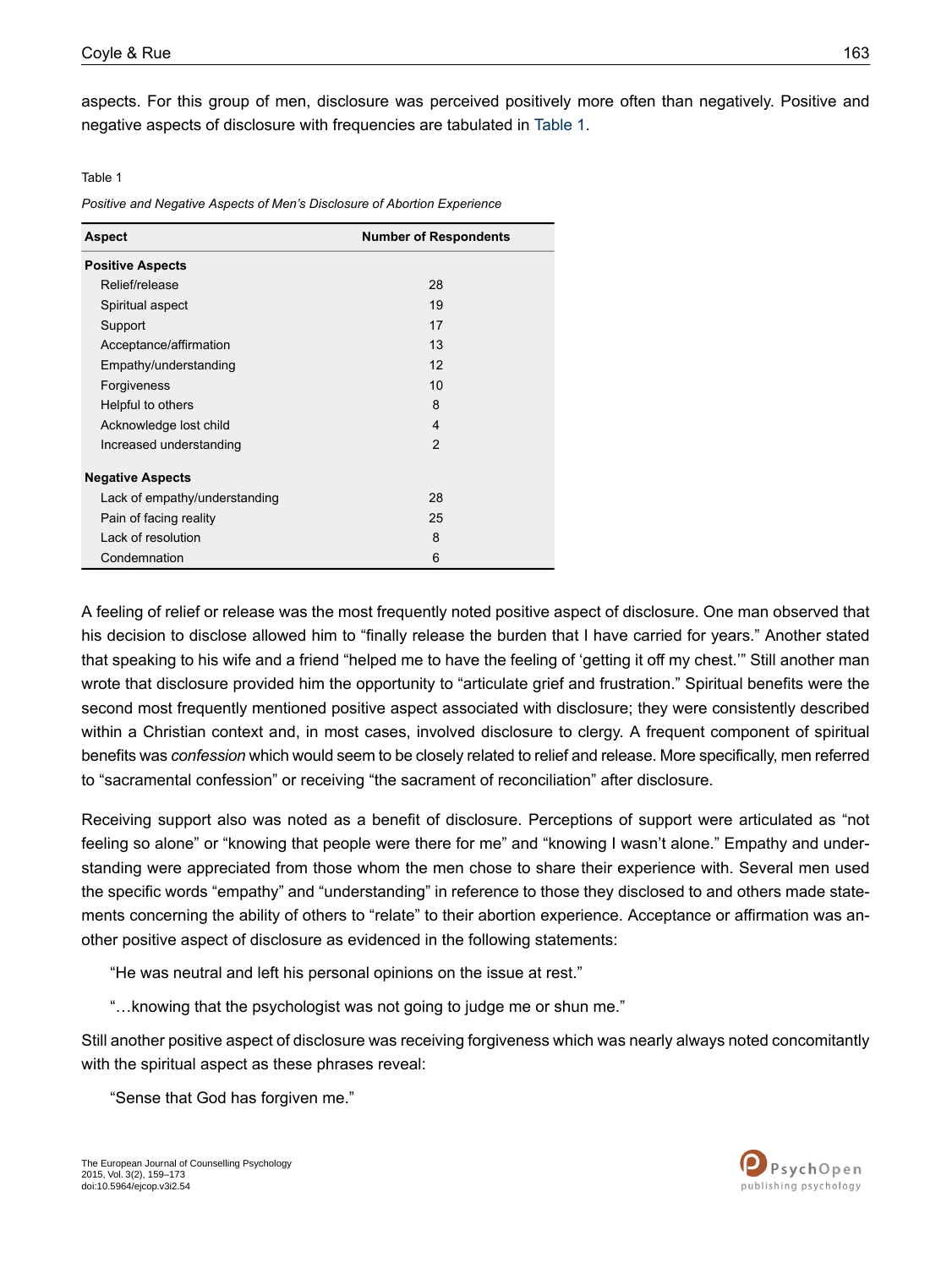"…knowing that God forgives me."

"Receiving confirmation that the Lord has forgiven me."

"…encouragement that the soul of that baby forgives me …"

Some men saw their disclosure as helpful to others. They shared their experience with the hope that, in doing so, other men would find healing or be persuaded not to make the same decisions which led to abortion. Two men found that discussing their experience with others brought them increased understanding of the abortion experience.

### **Negative Responses to Disclosure**

There were four categories representing the negative aspects of disclosure including: lack of empathy or understanding, pain in facing reality, lack of resolution, and condemnation. A lack of empathy was cited most frequently and is readily apparent in these examples:

"The guy I spoke to meant well, but he had no idea what I was going through."

"No one seems to think a man has any issue regarding abortion; it is a woman's body…"

"The counselor meant well, but went on to talk about how much he enjoyed his kids, even showed me baby pictures of them."

The second most frequently cited negative aspect of disclosure was the pain of facing reality as expressed in the following:

"I cannot bring the baby back."

"… knowing I was a partner in the murder…"

"Explaining to a current girlfriend why sex is unappealing to me right now."

"Having to relive the emotions."

"Feeling the emotions coming back up, not being able to control the emotions."

Other negative aspects of disclosure were a lack of progress in grief resolution and a feeling or fear of condemnation noted by eight and six of the men respectively. A lack of resolution after disclosure was apparent in these comments:

"No one I have spoken to knows what to say or do."

"When I feel that I'm over it, but when I get alone again, I lose control and think on it over and over again, and I find that nothing has changed."

Feelings of condemnation were evident in the following statements:

"When my wife and I went for our premarital interview with her pastor, he was very disapproving of the abortion and tried to make us feel bad and guilty about it."

Disclosure "made me angry at myself and in fear of God's judgment."

"My family disowned me because I chose to stay with my partner at the time and they blamed me and called me a murderer."

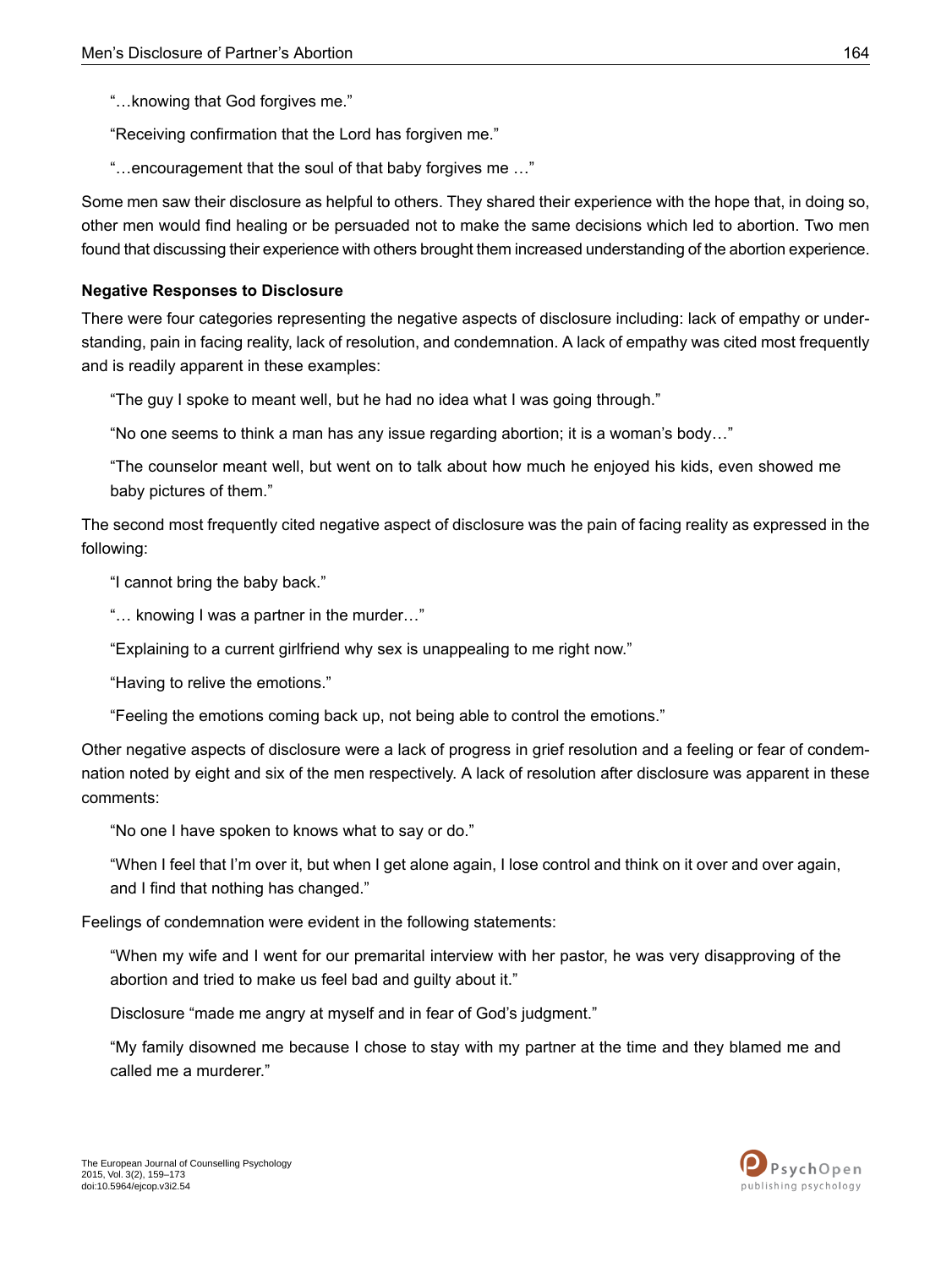# **Discussion Including Implications for Counseling Psychology**

The findings from this limited sample suggest that male disclosure of an abortion experience may occur more often than expected, and can be beneficial. The results of this study, as well as existing research, indicate the need for increased sensitivity in the counseling field to the multiple and complex realities of abortion experiences. Induced abortion may not only be conceptualized as a developmental crisis, but for some, it may be a traumatic life experience. This is particularly so when abortion is perceived as an intentionally caused human death event which carries the potential to cause intense psychological suffering and a need for counseling. Only a few years after the legalization of abortion in the United States, [Mester](#page-12-9) (1978) observed, "It is suggested that the psychotherapist who is overly influenced by statistics and the sociopolitical climate and/or his own inner conflicts may unconsciously ignore or minimize the importance of an abortion experience for a specific patient in his care," (p. 98). Surely it is essential for counselors to be self-aware with all clients and particularly when counseling in a context involving a controversial cultural or political issue. Making reproductive history a standard part of the intake process may serve to more easily identify men and women who are grieving a past abortion and offer them the opportunity to process their grief with the aid of a counselor.

Given that nearly all of the men in this study chose to disclose and their predominantly positive perceptions of disclosure, it seems apparent that providing them with an opportunity to tell their stories is beneficial. Significant secrets are often borne to prevent shame or embarrassment, but the burden of doing so carries negative health consequences (Frijns & [Finkenauer,](#page-11-12) 2009; Maas, [Wismeijer,](#page-11-13) Van Assen, & Aquarius, 2012; Slepian, [Masicampo,](#page-14-10) & [Ambady,](#page-14-10) 2014). The revelation of a secret has the potential to unburden the demands of cognitive suppression efforts and trauma inhibition. Storytelling in particular may be perceived as safe as it "offers men a way into discussion of the experience which does not compromise their male roles," [\(McCreight,](#page-12-10) 2004, p. 332). In addition, invitation and receptivity to men's stories carry an implicit message of validation that is sadly lacking in society. The opportunity to share one's story with an empathic counselor also facilitates catharsis, long believed to be an essential part of healing. Finally, narration or forming a coherent story of one's experiences has been found to be associated with improvements in both psychological and physical health ([Pennebaker](#page-13-13) & Seagal, 1999).

Abortion may present unique stressors to men as it prevents them from acting in accordance with personal or cultural expectations. Major, [Cozzarelli,](#page-12-11) Testa, and Mueller (1992) reported that men tended to blame their own character for an unplanned pregnancy. In the context of individual counseling, these authors have worked with men who expressed guilt about impregnating their partners as well as guilt that their partners had to undergo abortion. Even when men attempt to meet role expectations by containing their emotions and supporting their partners, they may still feel they have failed to protect them adequately and thus failed twice. In addition to negative effects on self-worth, men may feel shame or quilt about both pregnancy and abortion. A number of men specifically identified receiving acceptance and forgiveness as beneficial. Forgiveness therapy has been demonstrated to be efficacious for men grappling with a partner's abortion (Coyle & [Enright,](#page-10-4) 1997).

While repressing their own needs and supporting their partners may be an effective means of coping in the short term, eventually men will have to address personal issues related to abortion. It is not uncommon for men to employ divergent coping strategies that might include exercise, excessive work hours, alcohol, drugs, anger and aggression, withdrawal, confrontation, or sexual behaviors. For men struggling with a negative abortion experience, these and other strategic behaviors may be tried singularly or in combination. Therefore an exploration of current and previous coping behaviors as well as their effectiveness (or lack thereof) is useful along with consideration of more effective

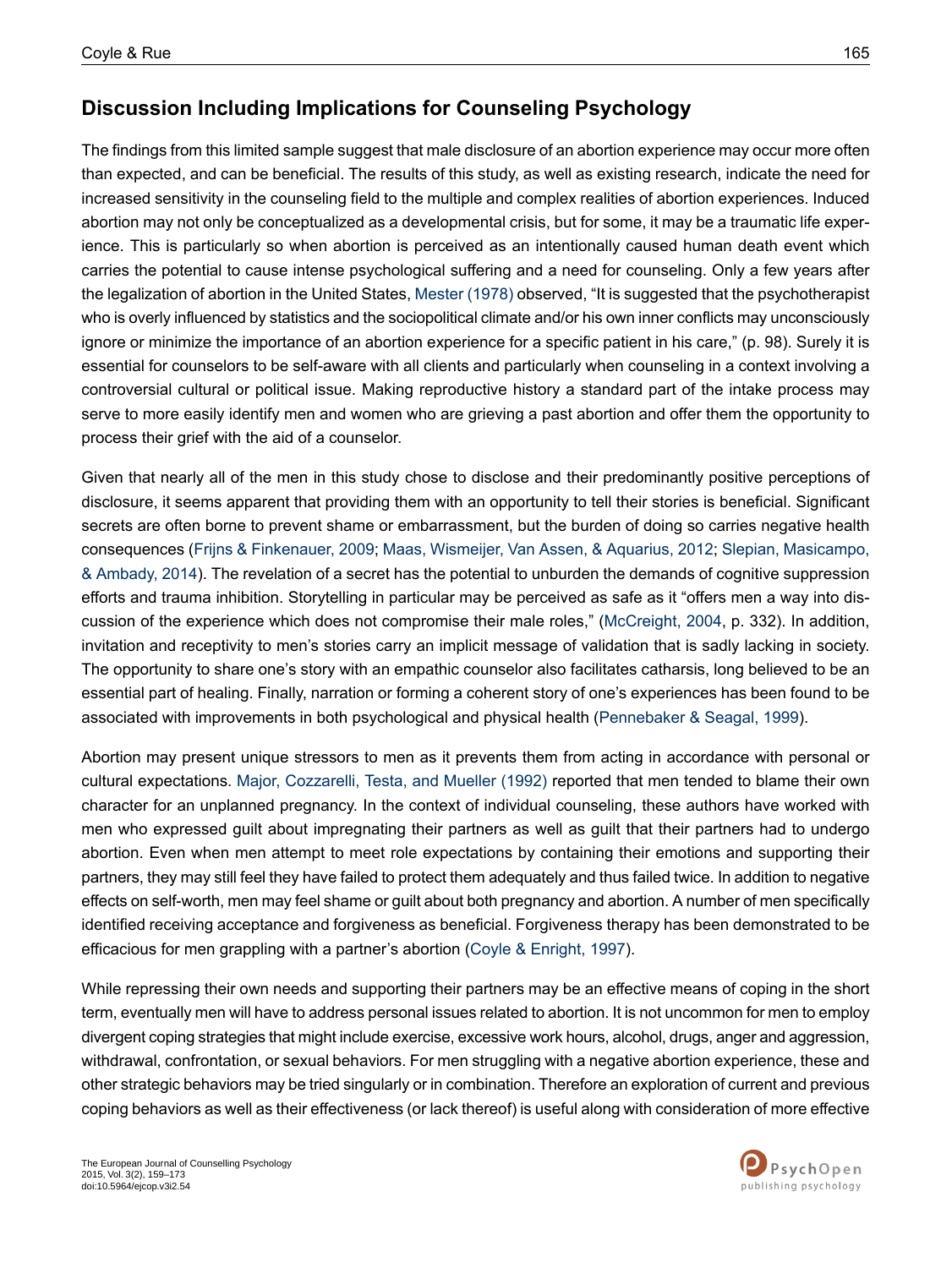and healthy coping strategies. Based on responses from participants in this study, healthy coping included: disclosure to an empathic individual, working on the acquisition of insight, helping others with new insight thereby using a bad experience to produce good, and finding a way to honor the lost child.

Previous research has reported Post Traumatic Stress Disorder (PTSD) among both women who undergo induced abortion and their male partners [\(Bagarozzi,](#page-9-3) 1994; [Coyle](#page-10-7) et al., 2010; [Robson,](#page-13-7) 2002; [Speckhard](#page-14-3) & Rue, 1993). Reliable and valid measures are available to assess clients experiencing trauma symptoms and PTSD [\(Norris](#page-12-12) & [Hamblen,](#page-12-12) 2004) including the most current diagnostic criteria in the fifth edition of the American Psychiatric Association's *Diagnostic and Statistical Manual of Mental Disorders* (DSM-5) [\(National](#page-12-13) Center for PTSD, 2014). In addition, counselors should screen for comorbid conditions, particularly substance abuse and depression which are the most frequent disorders accompanying PTSD (Foa, Keane, [Friedman,](#page-10-11) & Cohen, 2009). Various treatment modalities have been found to be successful for patients suffering from PTSD (Foa et al., [2009\)](#page-10-11) but the presence of comorbid conditions will likely require multimodal treatment. In this study, one participant noted that he was effectively treated with Eye Movement Desensitization and Reprocessing (EMDR) as described by [Shapiro](#page-14-11) (2001). Other effective evidence-based treatment interventions include prolonged-exposure therapy, cognitive-processing therapy, and stress-inoculation training [\(DeAngelis,](#page-10-12) 2008).

Even men who don't meet diagnostic criteria for PTSD may present with clinical anxiety ([Coyle](#page-10-2) & Rue, 2010; Gordon & [Kilpatrick,](#page-11-2) 1977) evidenced by an inability to concentrate, sleep disturbances, or agitation. For some men, anger may be a presenting problem manifest in risk-taking behaviors, self-punishment, or relationship difficulties with partners, families, or co-workers. Attempts to repress such negative emotions may involve substance abuse which men are more likely to engage in than women [\(Greenfield,](#page-11-14) Manwani, & Nargiso, 2003; [Wilsnack,](#page-14-12) [Vogeltanz,](#page-14-12) Wilsnack, & Harris, 2000). Men also are at greater risk for suicide (Centers for [Disease](#page-10-13) Control, National Center for Injury Control and [Prevention,](#page-10-13) 2012). Furthermore, the increased risk for suicide among those with PTSD (Sareen, Houlahan, Cox, & [Asmundson,](#page-13-14) 2005) and among those with subthreshold PTSD symptoms [\(Marshall](#page-12-14) et al., 2001) may be a serious public health concern given the large number of induced abortions performed in the United States since legalization in 1973. Therefore, screening for depression and suicidality is recommended.

Relationships may be stressed by abortion particularly when there is disagreement between partners about pregnancy outcome. The lack of equality between men and women concerning such decisions may further strain relationships. Even when partners agree to abort, relationships may suffer from a lack of trust, restricted communication about the abortion, and, in some cases, from sexual dysfunction of one or both partners. When possible, couples should take part in counseling together and be given opportunities to improve communication and rebuild trust and commitment.

Developmental challenges may be impacted by men's experience with a partner's abortion. Yet, few studies have investigated the developmental implications of induced abortion. Among adolescents and young men, identity [\(Erikson,](#page-10-14) 1985), autonomy ([Rothstein,](#page-13-15) 1978), and intimacy [\(Poggenpoel](#page-13-2) & Myburgh, 2002) may be compromised. Older men may struggle with issues related to generativity ([Erikson,](#page-10-14) 1985) as well as regret that the chance to procreate has passed them by. Therefore, a comprehensive approach to counseling these men should include attention to developmental issues.

Most men will struggle with grief issues related to multiple losses and may benefit from grief counseling and/or mourning rituals. In view of society's lack of acknowledgement of men in the context of abortion, they may suffer

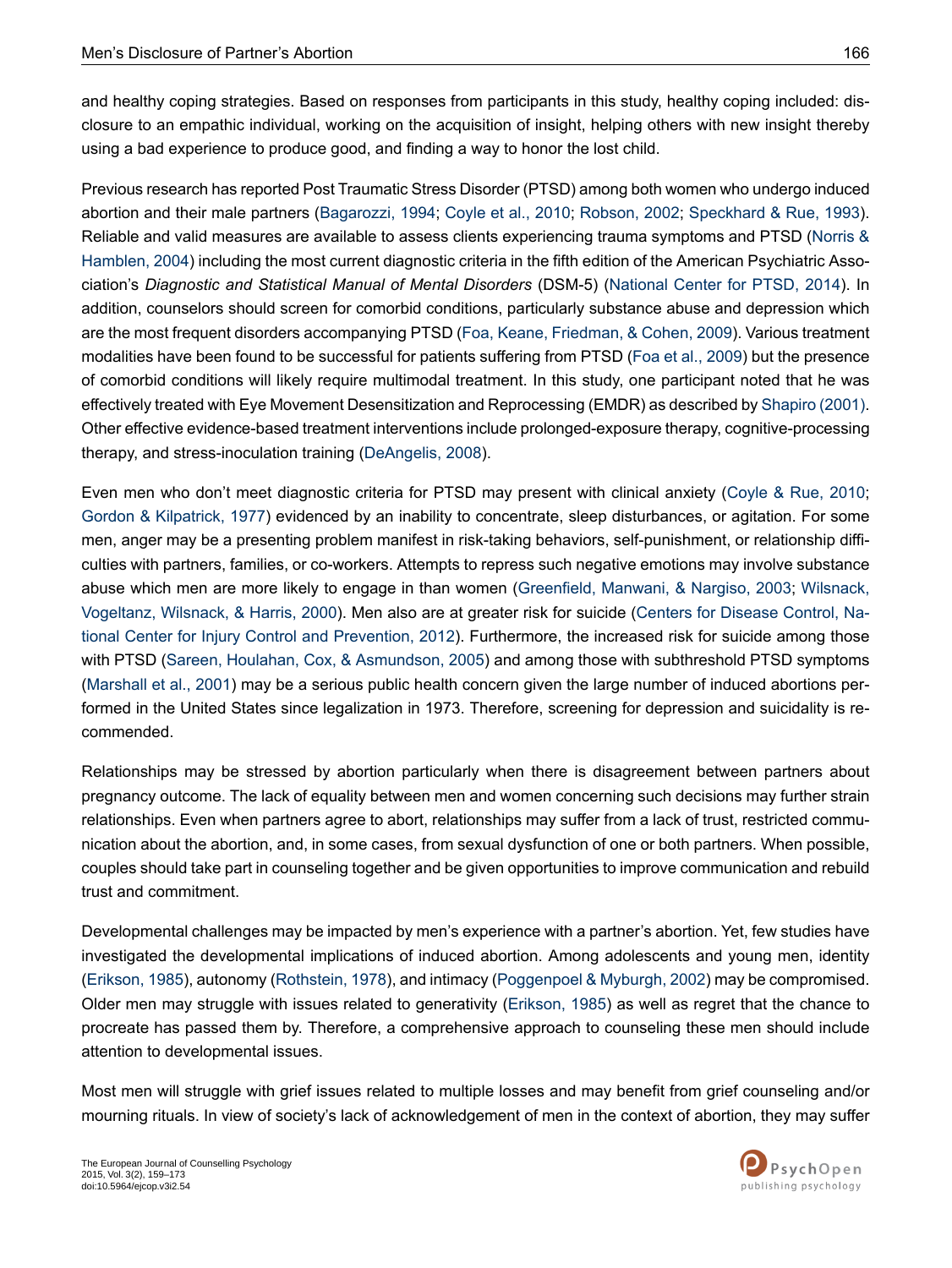disenfranchisement as well. Martin and Doka [\(2000\)](#page-12-15) differentiated *instrumental* from *intuitive* or expressive grief, noting that while men may tend toward the *instrumental* type, counselors are advised to avoid assumptions regarding gender and determine which mode is most effective for individual clients. Clients who lean toward an *in*strumental approach to grief are inclined to process their grief cognitively and immerse themselves in activity while *intuitive* or *expressive* grievers tend to express their feelings and seek support from others. Professionally trained counselors may have a bias toward the superiority of the latter. There is a "general Western bias in counseling that tends to value affective expressiveness as inherently more therapeutic than cognitive or behavioral responses" [\(Martin](#page-12-15) & Doka, 2000, p. 2). Unfortunately, such a bias may result in a counselor's failure to recognize that a client who does not overtly emote may nonetheless be grieving effectively and coping with his loss. Therefore, while grief must be fully processed in order to avoid complicated mourning, the actual process may vary considerably from one client to another and may be inconsistent with a counselor's expectations.

Still another bias among some counselors is the commonly held view influenced by Freud [\(1917/1957\)](#page-10-15) that successful grieving involves letting go of or detaching from the deceased. Consistent with this view is the notion that detachment is necessary for the grieving individual to move forward and form new relationships. More recently, the concept of "continuing bonds" has been proposed by Klaas, [Silverman,](#page-11-15) and Nickman (1996). Central to this concept is the idea that relationships with others, whether living or dead, influence an individual's sense of self and how he continues to live. Forward motion is dependent on the ability to integrate the past and the deceased in a meaningful way now and in the future. Participants in this study tended to think of themselves as fathers in spite of losing their child. Some stated that disclosure had value because it was a means to acknowledge the lost child and some saw the loss as motivating them to help other men avoid the same. In general, participants seemed to demonstrate a continuing bond with their unborn children even as they recognized that discussing their loss could still bring pain.

Because abortion involves a human death experience, it may raise existential and/or spiritual concerns. While some counselors may eschew discussion of spiritual issues in therapy, it is well established that religion and spirituality offer benefits "in times of crisis, trauma, and grief" (Weaver, Flannelly, [Gambarino,](#page-14-13) Figley, & Flannelly, [2003](#page-14-13), p. 215). In fact, in the case of abortion, a spiritual approach to intervention may be critical for healing. As previously noted, a number of men mentioned receiving forgiveness from a higher power and self-forgiveness as playing key roles in relieving their guilt and anxiety and in regaining a sense of worth and competency.

### **Conclusion**

Due to the limited, self-selected sample involved in this study, broad generalizations cannot be made. The fact that only 101 of the total sample (n = 198) chose to answer the questions focused on in this report suggests that men who did so may have been motivated for reasons these authors cannot explain. Also, as the abortions took place from one day to 43 years ago, questions may be raised concerning accuracy of recall and how the passage of time may mitigate or exacerbate men's experience. Nonetheless, participants' responses provided valuable insight into men's perceptions of positive and negative aspects of disclosing a personal abortion experience.

Future research concerning men's perceptions of an abortion experience would benefit from an exploration of risk factors that may influence men's post-abortion adjustment. It is well-known that preabortion mental health, attachment to the fetus, perceived coercion to abort, lack of emotional support, holding the belief that abortion is murder, and ambivalence about the abortion decision are risk factors for adverse psychological outcomes among women following abortion (Paul et al., [2009\)](#page-12-16). Future studies may confirm or disprove these factors as influencing

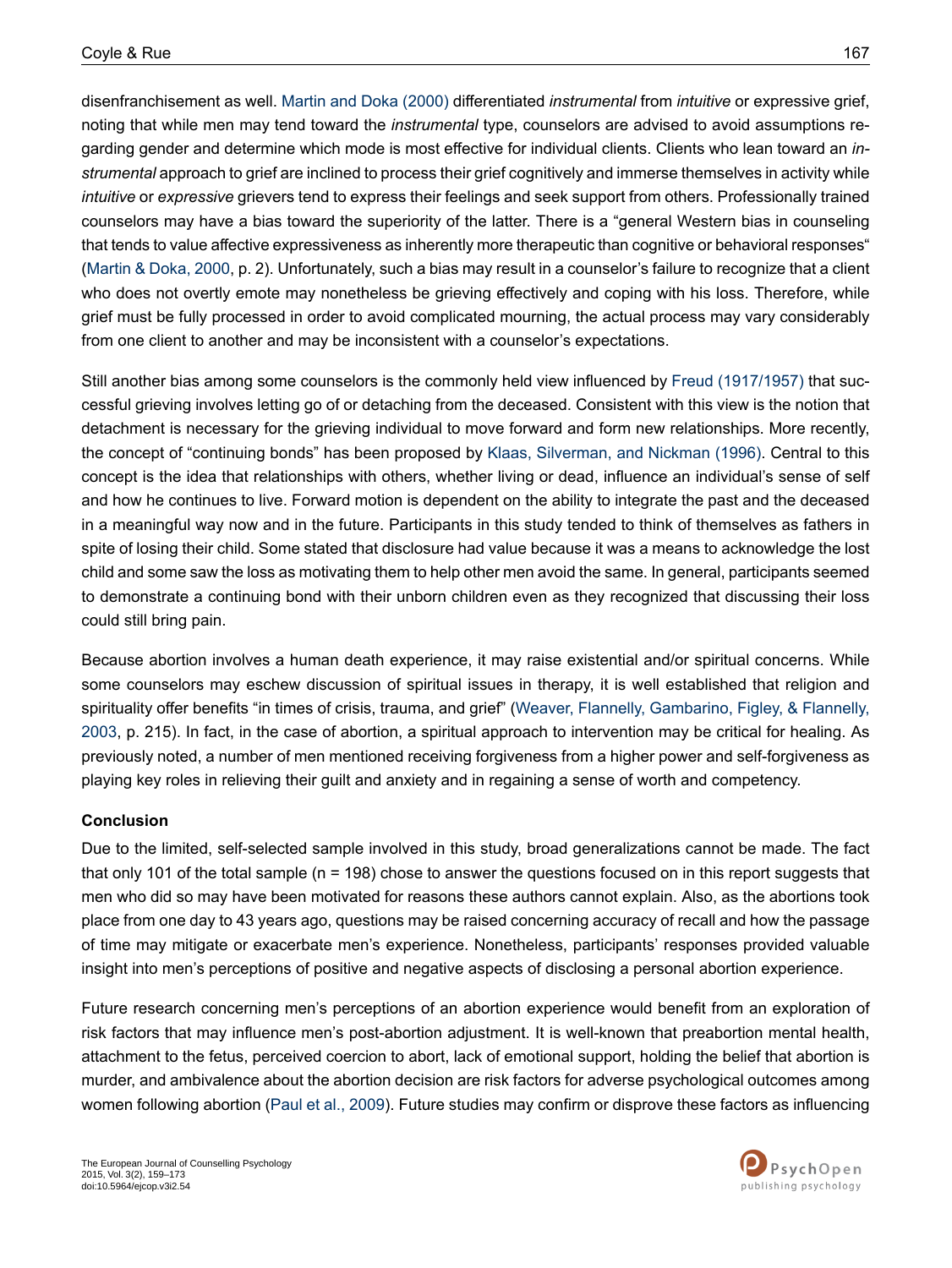outcomes for men as well. Other factors such as men's developmental status, quality of relationship with partner pre- and post-abortion, and men's perceptions of their reproductive roles may also be explored in terms of their association with men's mental health after abortion. Finally, the development and scientific evaluation of counseling programs for men may serve to help men to navigate and process the abortion experience more successfully. Regardless of the circumstances of abortion, men may be forever and permanently changed by the experience. Comprehensive, empathic counseling can help them to successfully deal with the experience and effectively integrate it into their lives. When men are acknowledged in the context of abortion, it is, by and large, in terms of how they can and should support their female partners. However, "men need to be recognized in their own right and not solely as a means of improving the abortion outcome for women," [\(Papworth,](#page-12-1) 2011, p. 37). Until such recognition becomes common, men are unlikely to receive counseling.

As a field, counseling psychology seeks to "help people improve their well-being, alleviate distress and maladjustment, resolve crises, and increase their ability to function better in their lives" (Society of Counseling [Psychology,](#page-14-14) Division 17 of the American [Psychological](#page-14-14) Association, 2014). Counseling psychologists may be especially qualified to counsel men given their "attention to both normal developmental issues and problems associated with physical, emotional, and mental disorders" (Society of Counseling [Psychology,](#page-14-14) Division 17 of the American Psychological [Association,](#page-14-14) 2014). Counseling psychology's broad focus [\(APA,](#page-9-4) 2014) encompasses all of the various challenges men may face after abortion including: threats to masculine identity, confusion regarding role expectations, relationship problems, symptoms of anxiety and trauma, grief resolution, developmental crises, and existential concerns.

#### **Funding**

The authors have no funding to report.

### **Competing Interests**

The authors have declared that no competing interests exist.

### **Acknowledgments**

<span id="page-9-2"></span>The authors have no support to report.

### <span id="page-9-4"></span>**References**

<span id="page-9-3"></span>Adler, C. L., & Zarchin, Y. R. (2002). The "Virtual Focus Group": Using the Internet to reach pregnant women on home bed rest. *Journal of Obstetric, Gynecologic, and Neonatal Nursing, 31*, 418-427. doi[:10.1111/j.1552-6909.2002.tb00064.x](http://dx.doi.org/10.1111/j.1552-6909.2002.tb00064.x)

<span id="page-9-1"></span>American Psychological Association. (2014). *Counseling psychology.* Retrieved from <http://www.apa.org/ed/graduate/specialize/counseling.aspx>

- <span id="page-9-0"></span>Bagarozzi, D. A. (1994). Identification, assessment, and treatment of women suffering from post traumatic stress after abortion. *Journal of Family Psychotherapy, 5*(3), 25-54. doi[:10.1300/j085V05N03\\_02](http://dx.doi.org/10.1300/j085V05N03_02)
- Ballard, C., & Prine, R. (2002). Citizen perceptions of community policing: Comparing Internet and mail survey responses. *Social Science Computer Review, 20*, 485-493. doi[:10.1177/089443902237324](http://dx.doi.org/10.1177/089443902237324)
- Berger, J. (1994). The psychotherapeutic treatment of male homosexuality. *American Journal of Psychotherapy, 48*(2), 251-261.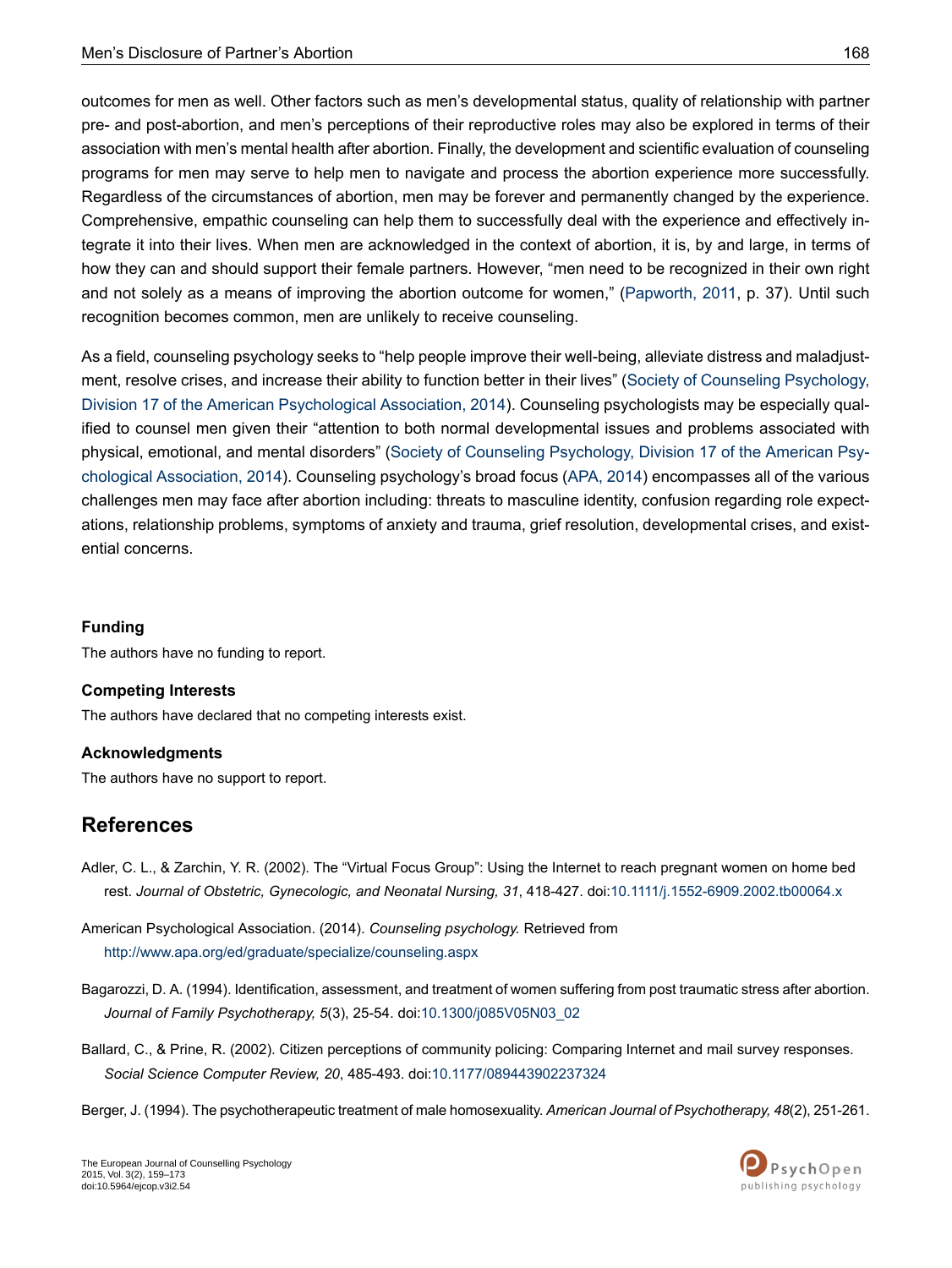- <span id="page-10-10"></span>Birnbaum, M. H. (2004). Human research and data collection via the Internet. *Annual Review of Psychology, 55*, 803-832. doi:[10.1146/annurev.psych.55.090902.141601](http://dx.doi.org/10.1146/annurev.psych.55.090902.141601)
- <span id="page-10-1"></span>Buchanan, M., & Robbins, C. (1990). Early adult psychological consequences for males of adolescent pregnancy and its resolution. *Journal of Youth and Adolescence, 19*(4), 413-424. doi[:10.1007/BF01537080](http://dx.doi.org/10.1007/BF01537080)
- <span id="page-10-13"></span><span id="page-10-6"></span>Centers for Disease Control and Prevention, National Center for Injury Control and Prevention. (2012). *Web based injury statistics query and reporting system (WISQARS).* Retrieved from <http://www.cdc.gov/injury/wisqars/>
- <span id="page-10-8"></span>Coleman, P. K., Rue, V. M., & Coyle, C. T. (2009). Induced abortion and intimate relationship quality in the Chicago Health and Social Life Survey. *Public Health, 123*(4), 331-338. doi[:10.1016/j.puhe.2009.01.005](http://dx.doi.org/10.1016/j.puhe.2009.01.005)
- <span id="page-10-0"></span>Coleman, P. K., Rue, V. M., Spence, M., & Coyle, C. T. (2008). Abortion and the sexual lives of men and women: Is casual sexual behavior more appealing and more common after abortion? *International Journal of Clinical and Health Psychology, 8*(1), 77-91.
- <span id="page-10-7"></span>Coyle, C. T. (2006). Men and abortion: A review of empirical reports concerning the impact of abortion on men. *The Internet Journal of Mental Health, 3*(2). Retrieved from <https://ispub.com/IJMH>
- <span id="page-10-4"></span>Coyle, C. T., Coleman, P. K., & Rue, V. M. (2010). Inadequate preabortion counseling and decision conflict as predictors of subsequent relationship difficulties and psychological stress in men and women. *Traumatology, 16*(1), 16-30. doi:[10.1177/1534765609347550](http://dx.doi.org/10.1177/1534765609347550)
- <span id="page-10-2"></span>Coyle, C. T., & Enright, R. D. (1997). Forgiveness intervention with postabortion men. *Journal of Consulting and Clinical Psychology, 65*(6), 1042-1046. doi[:10.1037/0022-006X.65.6.1042](http://dx.doi.org/10.1037/0022-006X.65.6.1042)
- <span id="page-10-12"></span><span id="page-10-5"></span>Coyle, C. T., & Rue, V. M. (2010). Men's experience of elective abortion: A mixed methods study of loss. *Journal of Pastoral Counseling, 45*, 4-31.
- <span id="page-10-9"></span>DeAngelis, T. (2008, January). PTSD treatments grow in evidence, effectiveness. *Monitor on Psychology, 39*, 40.
- DuBouis-Bonnefond, J. C., & Galle-Tessonneau, J. R. (1982). Psychopathological effects of voluntary termination of pregnancy on a father called up for military service. *Psychologie Medicale, 14*(8), 1187-1189.
- <span id="page-10-14"></span><span id="page-10-3"></span>Duffy, M. (2000). Web-based research: An innovative method for nursing research. *Canadian Oncology Nursing Journal, 10*, 45-49.
- Erikson, E. (1985). *The life cycle completed.* New York, NY: Norton.
- <span id="page-10-15"></span><span id="page-10-11"></span>Ferguson, H., & Hogan, F. (2007). *Men, sexuality, and crisis pregnancy: A study of men's experiences* (Crisis Pregnancy Agency Report, No. 18). Retrieved from <http://crisispregnancy.ie/wp-content/uploads/2012/05/18.-Men-sexuality-and-crisis-pregnancy-a-study-of-mens-experiences.pdf>
- Foa, E. B., Keane, T. M., Friedman, M. J., & Cohen, J. A. (Eds.). (2009). *Effective treatments for PTSD: Practice guidelines from the international society for traumatic stress studies.* New York, NY: Guilford Press.
- Freud, S. (1957). Mourning and melancholia. In J. Strachey (Ed. & Trans.), *The standard edition of the complete psychological works of Sigmund Freud* (Vol. 14, pp. 243-258). London, United Kingdom: The Hogarth Press. (Original work published 1917)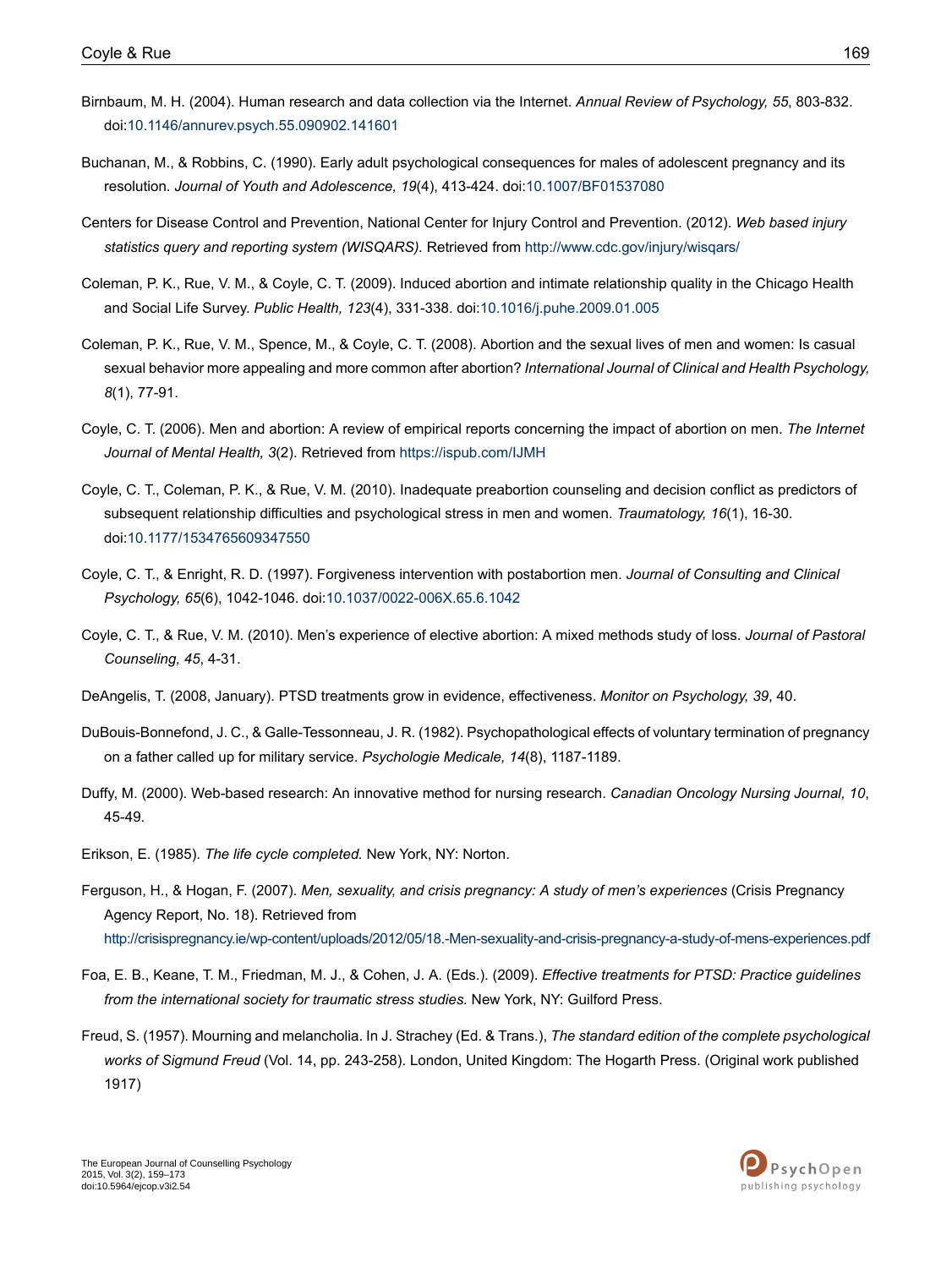- <span id="page-11-12"></span>Frijns, T., & Finkenauer, C. (2009). Longitudinal associations between keeping a secret and psychosocial adjustment in adolescence. *International Journal of Behavioral Development, 33*, 145-154. doi[:10.1177/0165025408098020](http://dx.doi.org/10.1177/0165025408098020)
- <span id="page-11-0"></span>Gordon, R. H. (1978). Efficacy of a group crisis-counseling program for men who accompany women seeking abortions. *American Journal of Community Psychology, 6*(3), 239-246. doi[:10.1007/BF00894353](http://dx.doi.org/10.1007/BF00894353)
- <span id="page-11-9"></span><span id="page-11-2"></span>Gordon, R. H., & Kilpatrick, C. A. (1977). A program of group counseling for men who accompany women seeking legal abortions. *Community Mental Health Journal, 13*(4), 291-295. doi[:10.1007/BF01422530](http://dx.doi.org/10.1007/BF01422530)
- <span id="page-11-14"></span>Gosling, S. D., Vazire, S., Srivastava, S., & John, O. P. (2004). Should we trust Web-based studies? *The American Psychologist, 59*, 93-104. doi:[10.1037/0003-066X.59.2.93](http://dx.doi.org/10.1037/0003-066X.59.2.93)
- <span id="page-11-5"></span>Greenfield, S. F., Manwani, S. G., & Nargiso, J. E. (2003). Epidemiology of substance use disorders in women. *Obstetrics and Gynecology Clinics of North America, 30*, 413-446. doi:[10.1016/S0889-8545\(03\)00072-X](http://dx.doi.org/10.1016/S0889-8545(03)00072-X)
- <span id="page-11-7"></span>Halldén, B.-M., & Christensson, K. (2010). Swedish young men's lived experiences of a girlfriend's early induced abortion. *International Journal of Men's Health, 9*(2), 126-143. doi:[10.3149/jmh.0902.126](http://dx.doi.org/10.3149/jmh.0902.126)
- <span id="page-11-6"></span>Hewson, C., & Charlton, J. P. (2005). Measuring health beliefs on the Internet: A comparison of paper and Internet administrations of the Multidimensional Health Locus of Control Scale. *Behavior Research Methods, 37*, 691-702. doi:[10.3758/BF03192742](http://dx.doi.org/10.3758/BF03192742)
- <span id="page-11-11"></span>Holmes, M. C. (2004). Reconsidering a "woman's issue:" Psychotherapy and one man's postabortion experiences. *American Journal of Psychotherapy, 58*(1), 103-115.
- <span id="page-11-3"></span>Hsieh, H.-F., & Shannon, S. E. (2005). Three approaches to qualitative content analysis. *Qualitative Health Research, 15*, 1277-1288. doi:[10.1177/1049732305276687](http://dx.doi.org/10.1177/1049732305276687)
- <span id="page-11-4"></span>Kero, A., & Lalos, A. (2000). Ambivalence – A logical response to legal abortion: A prospective study among women and men. *Journal of Psychosomatic Obstetrics and Gynaecology, 21*(2), 81-91. doi:[10.3109/01674820009075613](http://dx.doi.org/10.3109/01674820009075613)
- <span id="page-11-15"></span>Kero, A., Lalos, A., & Wulff, M. (2010). Home abortion – Experiences of male involvement. *The European Journal of Contraception & Reproductive Health Care, 15*, 264-270. doi[:10.3109/13625187.2010.485257](http://dx.doi.org/10.3109/13625187.2010.485257)
- <span id="page-11-10"></span><span id="page-11-8"></span>Klaas, D., Silverman, P. R., & Nickman, S. L. (Eds.). (1996). *Continuing bonds: New understandings of grief.* Washington, DC: Taylor & Francis.
- Knapp, H., & Kirk, S. A. (2003). Using pencil and paper, Internet, and touch-tone phones for self-administered surveys: Does methodology matter? *Computers in Human Behavior, 19*, 117-134. doi:[10.1016/S0747-5632\(02\)00008-0](http://dx.doi.org/10.1016/S0747-5632(02)00008-0)
- <span id="page-11-13"></span><span id="page-11-1"></span>Kraut, R., Olson, J., Banaji, M., Bruckman, A., Cohen, J., & Couper, M. (2004). Psychological research online: Report of board of scientific affairs' advisory group on the conduct of research on the Internet. *The American Psychologist, 59*, 105-117. doi:[10.1037/0003-066X.59.2.105](http://dx.doi.org/10.1037/0003-066X.59.2.105)
- Lauzon, P., Roger-Achim, D., Achim, A., & Boyer, R. (2000). Emotional distress among couples involved in first-trimester induced abortions. *Canadian Family Physician Medecin de Famille Canadien, 46*, 2033-2040.
- Maas, J., Wismeijer, A. A. J., Van Assen, M. A. L. M., & Aquarius, A. E. A. M. (2012). Is it bad to have secrets? Cognitive preoccupation as a toxic element of secrecy. *International Journal of Clinical and Health Psychology, 12*, 23-37.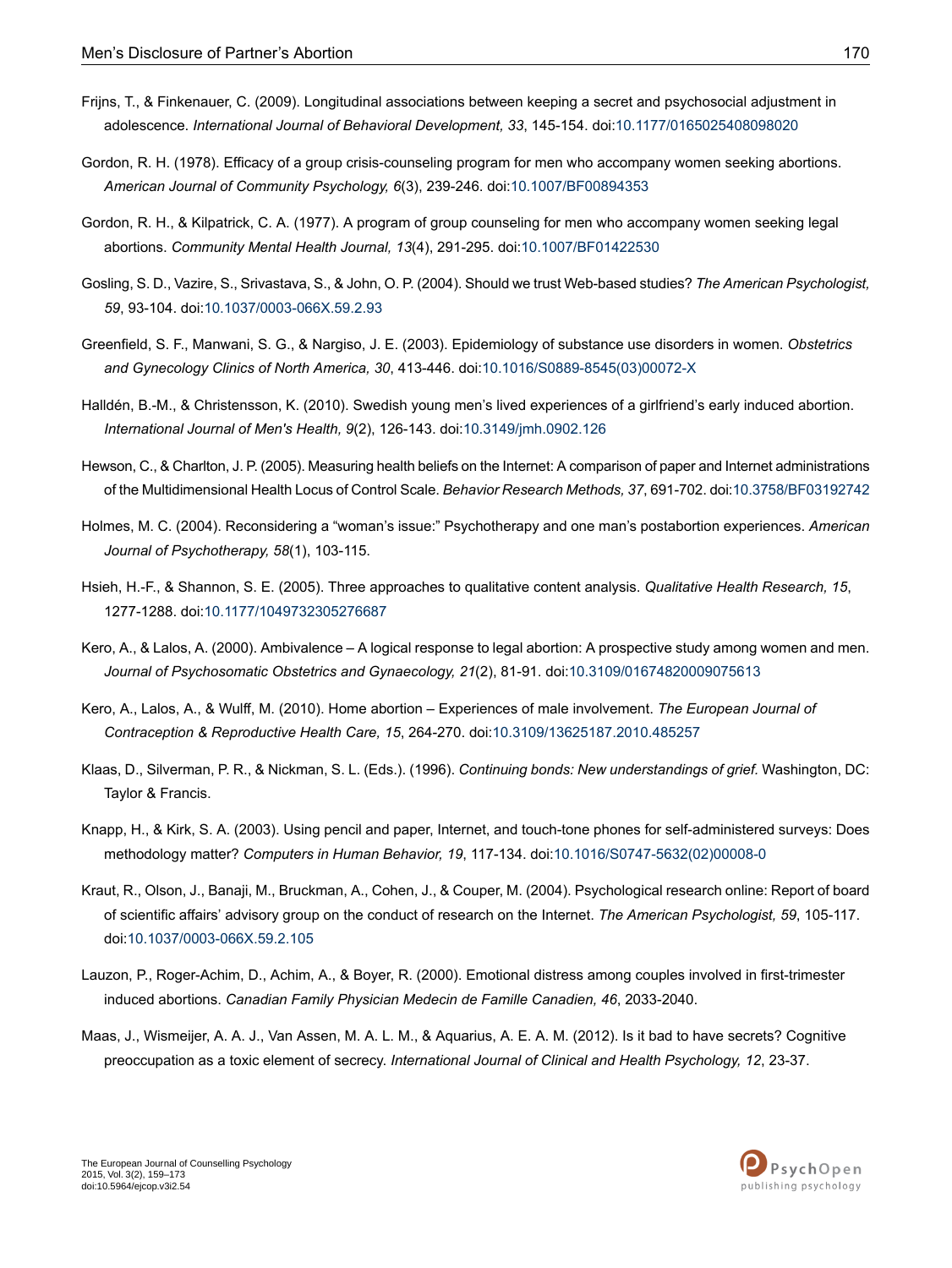- <span id="page-12-11"></span>Major, B., Cozzarelli, C., Testa, M., & Mueller, P. (1992). Male partners' appraisals of undesired pregnancy and abortion: Implications for women's adjustment to abortion. *Journal of Applied Social Psychology, 22*(8), 599-614. doi:[10.1111/j.1559-1816.1992.tb00992.x](http://dx.doi.org/10.1111/j.1559-1816.1992.tb00992.x)
- <span id="page-12-6"></span>Mangan, M. A., & Reips, U.-D. (2007). Sleep, sex, and the Web: Surveying the difficult-to-reach clinical population suffering from sexsomnia. *Behavior Research Methods, 39*, 233-236. doi:[10.3758/BF03193152](http://dx.doi.org/10.3758/BF03193152)
- <span id="page-12-15"></span><span id="page-12-14"></span>Marshall, R. D., Olfson, M., Hellman, F., Blanco, C., Guardino, W., & Struening, E. L. (2001). Comorbidity, impairment, and suicidality in subthreshold PTSD. *The American Journal of Psychiatry, 158*, 1467-1473. doi:[10.1176/appi.ajp.158.9.1467](http://dx.doi.org/10.1176/appi.ajp.158.9.1467)
- <span id="page-12-7"></span>Martin, T. L., & Doka, K. J. (2000). *Men don't cry … women do.* New York, NY: Routledge.
- <span id="page-12-2"></span>Mathy, R. M., Schillace, M., Coleman, S. M., & Berquist, B. E. (2002). Methodological rigor with Internet samples: New ways to reach underrepresented populations. *Cyberpsychology & Behavior, 5*, 253-266. doi[:10.1089/109493102760147259](http://dx.doi.org/10.1089/109493102760147259)
- <span id="page-12-5"></span>Mattinson, J. (1985). The effects of abortion on a marriage. Abortion: Medical progress and social implications. *Ciba Foundation Symposium, 115*, 165-177.
- <span id="page-12-10"></span>McAll, R. K., & McAll, F. M. (1980). Ritual mourning in anorexia nervosa [Letter to the editor]. *Lancet, 316*(8190), 368. doi:[10.1016/S0140-6736\(80\)90365-7](http://dx.doi.org/10.1016/S0140-6736(80)90365-7)
- <span id="page-12-9"></span>McCreight, B. S. (2004). A grief ignored: Narratives of pregnancy loss from a male perspective. *Sociology of Health & Illness, 26*(3), 326-350. doi:[10.1111/j.1467-9566.2004.00393.x](http://dx.doi.org/10.1111/j.1467-9566.2004.00393.x)
- <span id="page-12-8"></span>Mester, R. (1978). Induced abortion and psychotherapy. *Psychotherapy and Psychosomatics, 30*(2), 98-104. doi:[10.1159/000287288](http://dx.doi.org/10.1159/000287288)
- <span id="page-12-0"></span>Morrow, S., Casteneda-Sound, C., & Abrams, E. (2012). Research methods: Qualitative approaches. In N. Fouad (Ed.), *APA handbook of counseling psychology* (Vol. 1, pp. 93-117). Washington, DC: American Psychological Association.
- <span id="page-12-4"></span>Myburgh, M., Gmeiner, A., & Van Wyk, S. (2001a). Support for adult biological fathers during termination of their partners' pregnancies. *Health SA Gesondheid, 6*(1), 38-48.
- <span id="page-12-13"></span><span id="page-12-3"></span>Myburgh, M., Gmeiner, A., & Van Wyk, S. (2001b). The experience of biological fathers of their partners' termination of pregnancy. *Health SA Gesondheid, 6*(1), 28-37.
- <span id="page-12-12"></span>National Center for PTSD. (2014). *Assessment overview*. Retrieved from <http://www.ptsd.va.gov/professional/assessment/overview/index.asp>
- <span id="page-12-1"></span>Naziri, D. (2007). Man's involvement in the experience of abortion and the dynamics of the couple's relationship: A clinical study. *The European Journal of Contraception & Reproductive Health Care, 12*(2), 168-174. doi[:10.1080/13625180701201178](http://dx.doi.org/10.1080/13625180701201178)
- <span id="page-12-16"></span>Norris, F., & Hamblen, J. (2004). Standardized self-report measures of civilian trauma and PTSD. In J. Wilson & T. Keane (Eds.), *Assessing psychological trauma and PTSD* (2nd ed., pp. 63-102). New York, NY: Guilford Press.
- Papworth, V. (2011). Abortion services: The need to include men in care provision. *Nursing Standard, 25*(40), 35-37. doi:[10.7748/ns2011.06.25.40.35.c8564](http://dx.doi.org/10.7748/ns2011.06.25.40.35.c8564)
- Paul, M., Lichtenberg, E. S., Borgatta, L., Grimes, D. A., Stubblefield, P. G., & Creinin, M. D. (Eds.). (2009). *Management of unintended and abnormal pregnancy: Comprehensive abortion care.* Chichester, United Kingdom: Wiley-Blackwell.

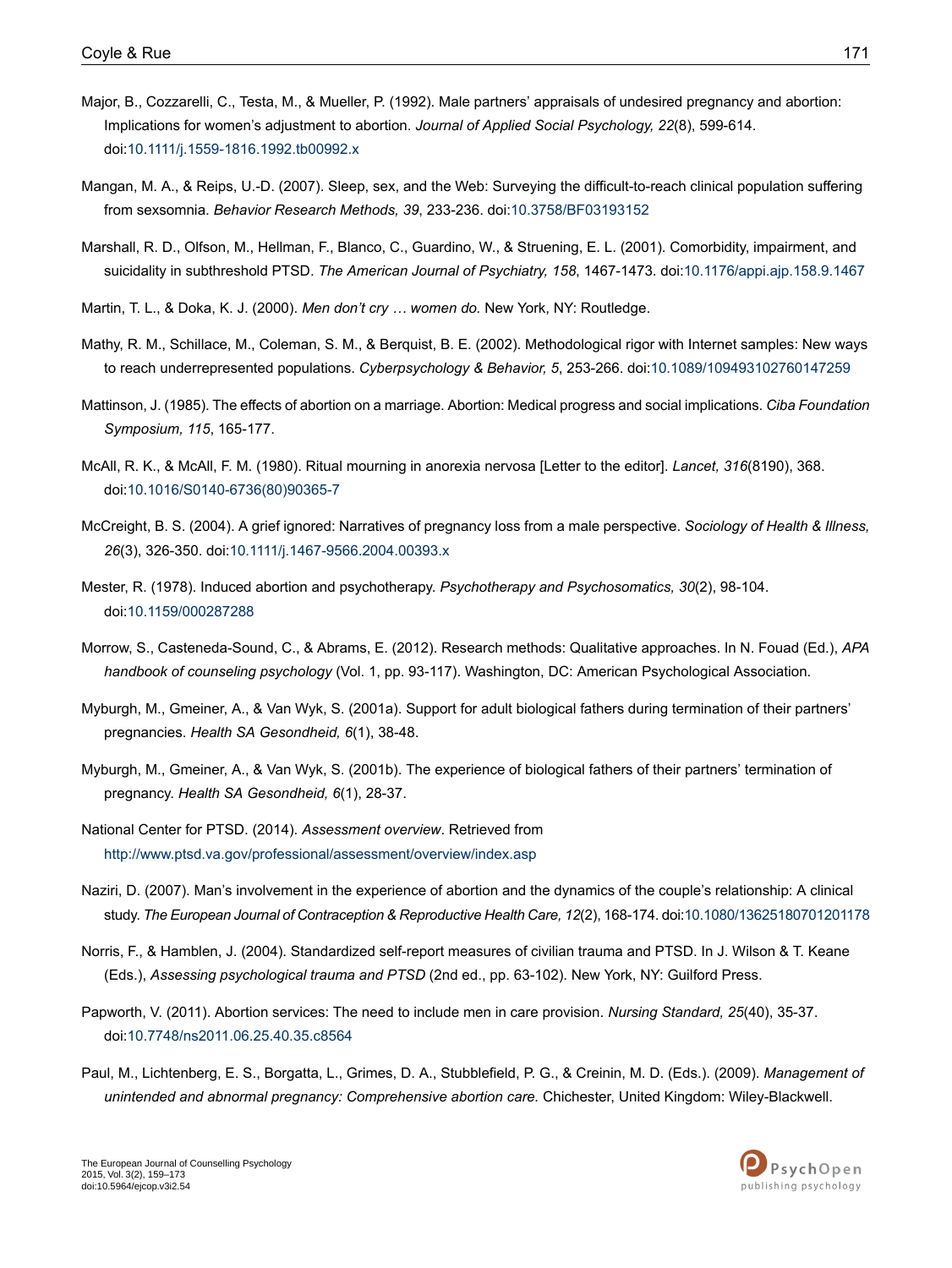- <span id="page-13-13"></span>Pennebaker, J. W., & Seagal, J. D. (1999). Forming a story: The health benefits of narrative. *Journal of Clinical Psychology, 55*(10), 1243-1254. doi:[10.1002/\(SICI\)1097-4679\(199910\)55:10<1243::AID-JCLP6>3.0.CO;2-N](http://dx.doi.org/10.1002/(SICI)1097-4679(199910)55:10<1243::AID-JCLP6>3.0.CO;2-N)
- <span id="page-13-10"></span>Pettit, F. A. (2002). A comparison of World-Wide Web and paper-and-pencil personality questionnaires. *Behavior Research Methods, Instruments, & Computers, 34*, 50-54. doi:[10.3758/BF03195423](http://dx.doi.org/10.3758/BF03195423)
- <span id="page-13-11"></span><span id="page-13-2"></span>Poggenpoel, M., & Myburgh, C. P. H. (2002). The developmental implications of a termination of pregnancy on adolescents with reference to the girl and her partner. *Education, 122*(4), 731-741.
- Richman, W. L., Kiesler, S., Weisband, S., & Drasgow, F. (1999). A meta-analytic study of social desirability distortion in computer-administered questionnaires, traditional questionnaires, and interviews. *Journal of Applied Psychology, 84*, 754-775. doi:[10.1037/0021-9010.84.5.754](http://dx.doi.org/10.1037/0021-9010.84.5.754)
- <span id="page-13-9"></span><span id="page-13-7"></span>Robie, C., & Brown, D. J. (2006). Measurement equivalence of a personality inventory administered on the Internet via a kiosk. *Applied H.R.M. Research, 11*, 97-106.
- <span id="page-13-0"></span>Robson, F. M. (2002). 'Yes!—A chance to tell my side of the story': A case study of a male partner of a woman undergoing termination of pregnancy for foetal abnormality. *Journal of Health Psychology, 7*(2), 183-193. doi:[10.1177/1359105302007002457](http://dx.doi.org/10.1177/1359105302007002457)
- <span id="page-13-8"></span>Rodrigues, M. M. L., & Hoga, L. A. K. (2006). Spontaneous and induced abortion: Feelings experienced by men. *Revista Brasileira de Enfermagem, 59*(1), 14-19. doi:[10.1590/S0034-71672006000100003](http://dx.doi.org/10.1590/S0034-71672006000100003)
- <span id="page-13-1"></span>Rothstein, A. A. (1977a). Men's reactions to their partners' elective abortions. *American Journal of Obstetrics and Gynecology, 128*(8), 831-837.
- <span id="page-13-15"></span>Rothstein, A. (1977b). Abortion: A dyadic perspective. *The American Journal of Orthopsychiatry, 47*(1), 111-118. doi:[10.1111/j.1939-0025.1977.tb03251.x](http://dx.doi.org/10.1111/j.1939-0025.1977.tb03251.x)
- <span id="page-13-5"></span>Rothstein, A. A. (1978). Adolescent males, fatherhood, and abortion. *Journal of Youth and Adolescence, 7*(2), 203-214. doi:[10.1007/BF01537527](http://dx.doi.org/10.1007/BF01537527)
- <span id="page-13-4"></span><span id="page-13-3"></span>Rothstein, A. A. (1991). Male experience of elective abortion: Psychoanalytic perspectives. In N. L. Stotland (Ed.), *Psychiatric aspects of abortion* (pp. 145-158). Washington, DC: American Psychiatric Association.
- <span id="page-13-14"></span>Rue, V. M. (1985). Abortion in relationship context. *International Review of Natural Family Planning, 9*(2), 95-121.
- Rue, V. M. (1996). His abortion experience: The effects of abortion on men. *Ethics and Medics, 21*(4), 3-4.
- <span id="page-13-12"></span><span id="page-13-6"></span>Sareen, J., Houlahan, T., Cox, B. J., & Asmundson, G. J. (2005). Anxiety disorders associated with suicidal ideation and suicide attempts in the National Comorbidity Survey. *The Journal of Nervous and Mental Disease, 193*, 450-454. doi:[10.1097/01.nmd.0000168263.89652.6b](http://dx.doi.org/10.1097/01.nmd.0000168263.89652.6b)
- Schelotto, G., & Arcuri, C. (1986). Supposing it hurt me too? Abortion: The anguish experienced by men. *Planned Parenthood in Europe Regional Information Bulletin, 15*(1), 25-34.
- Schmidt, W. C. (1997). World-Wide Web survey research: Benefits, potential problems, and solutions. *Behavior Research Methods, Instruments, & Computers, 29*, 274-279. doi:[10.3758/BF03204826](http://dx.doi.org/10.3758/BF03204826)